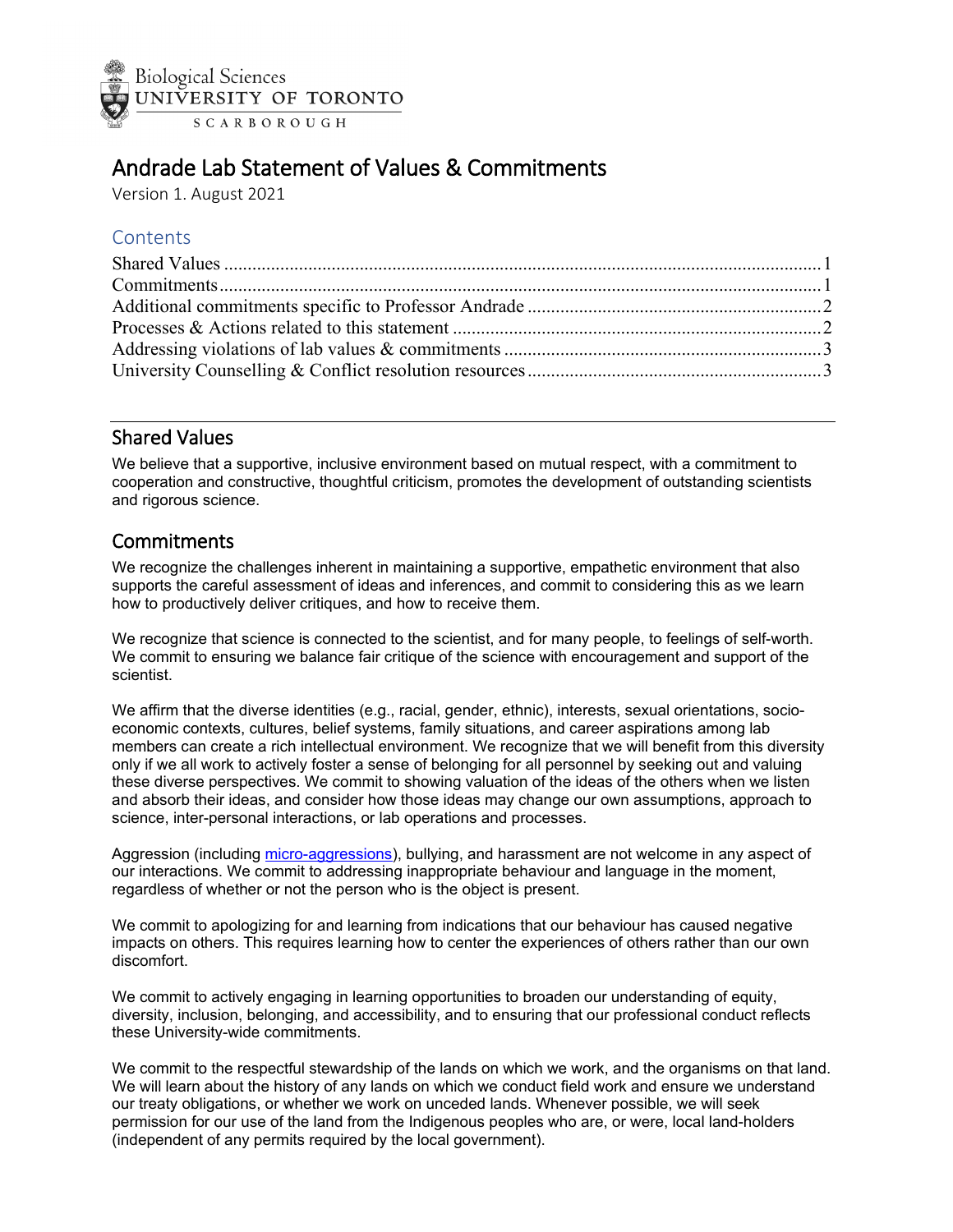## <span id="page-1-0"></span>Additional commitments specific to Professor Andrade

I commit to centring the importance of work-life balance and mental health for all lab personnel, including myself.

I will encourage and support the establishment of healthy boundaries in terms of time and emotional energy spent on research and related activities, and will make my own boundaries clear.

I will recognize, value and support the diverse career aspirations of personnel in the lab, and, where possible, support the development of competencies and experiences that will increase their chances of reaching their goals, while also ensuring they meet the requirements of their programs.

#### <span id="page-1-1"></span>Processes & Actions related to this statement

- This statement will be reviewed each year with all research group members.
- Once each year, an anonymous **lab climate survey** will be circulated to allow the surfacing of issues or concerns. Professor Andrade will discuss the generalized results of the survey with the lab, but will not share identifying specifics of any issues raised there.
- All individuals seeking to join the lab will be asked to confirm their review of this statement.
- Learning opportunities related to equity, diversity, inclusion, belonging and accessiblity will be shared in lab meetings.
- At least one lab meeting per term will focus on research related to data or best practices on inclusion or accessibility in science or related professional contexts. All lab personnel will be invited to this meeting (including undergraduate lab assistants).
- Lab personnel will be invited to share personal pronouns in lab meetings and/or in their website description if they so wish.
- Opportunities for undergraduate placements in the lab will be advertised through the careerlearning portal, rather than through word-of-mouth connections, and offers will follow a standardized interview process. Assessment of applications will consider the following:
	- $\circ$  GPA will be considered only as an indicator of the ability to balance multiple competing demands, and only if there is a consistent pattern of academic challenges
	- $\circ$  Every term, some undergraduate placements will be available that compensate workers through work-study contracts, and/or research course-credits
	- $\circ$  Undergraduate volunteers who become adept at lab work will be offered priority for a work-study or other paid position as soon as such positions become available
- Pre-planned opportunities for graduate or post-doctoral positions will be advertised on the lab website and through professional societies